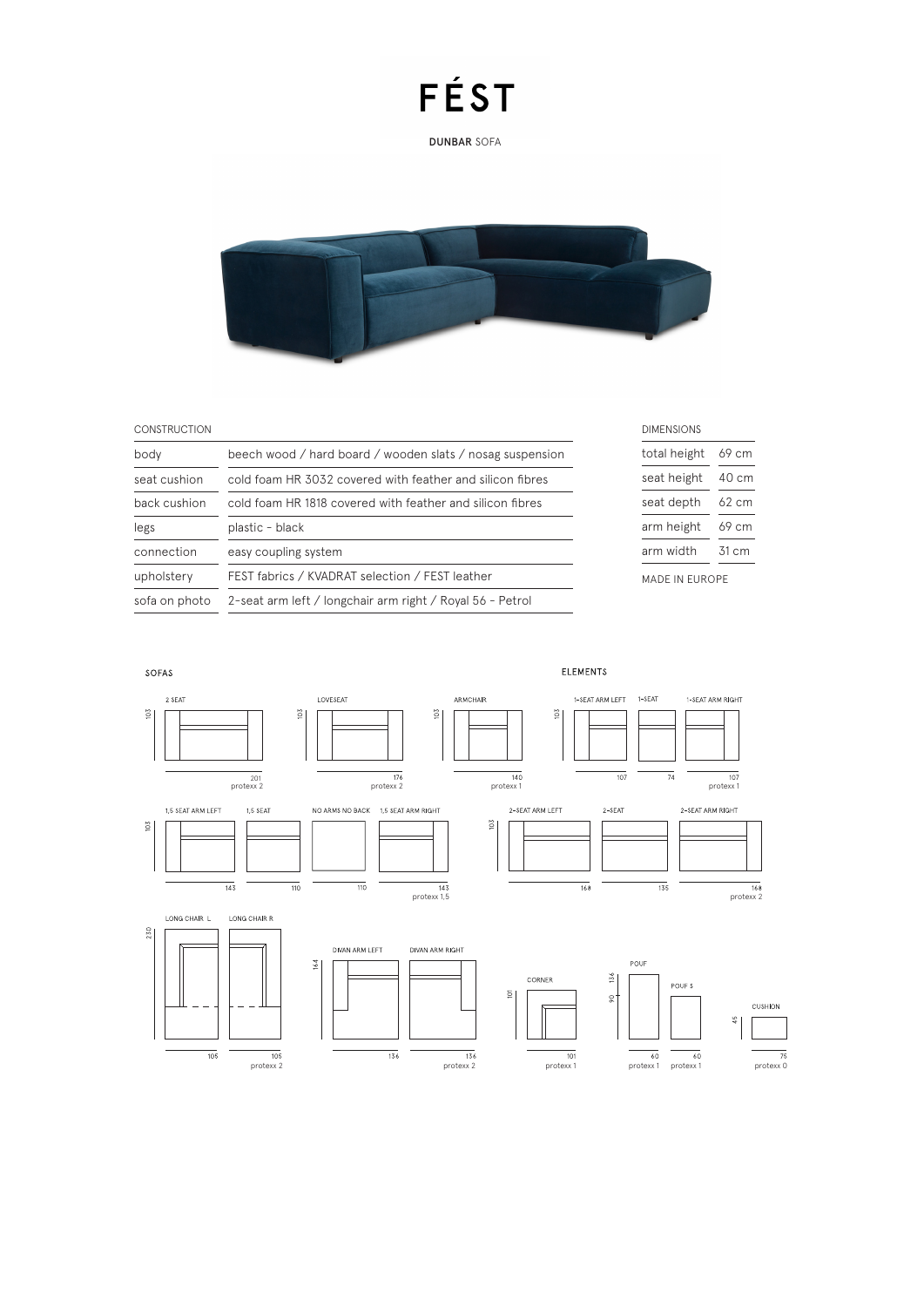DUNBAR SOFA

#### MOST POPULAR COMPOSITIONS





1,5-SEAT A-L + NO ARMS NO BACK + 1,5-SEAT + 1-SEAT A-R



230





protexx 6 350



1,5-seat arm L + pouf S + 1,5-seat no arms + 1,5-seat arm R in Polvere Beige - 21







1,5-seat amr L + 1,5-seat arm R in Juke Nightshade



Longchair L + 1,5-seat arm L in Soil Naturel - 01



2-seat sofa in Da Silva Terracotta - 15006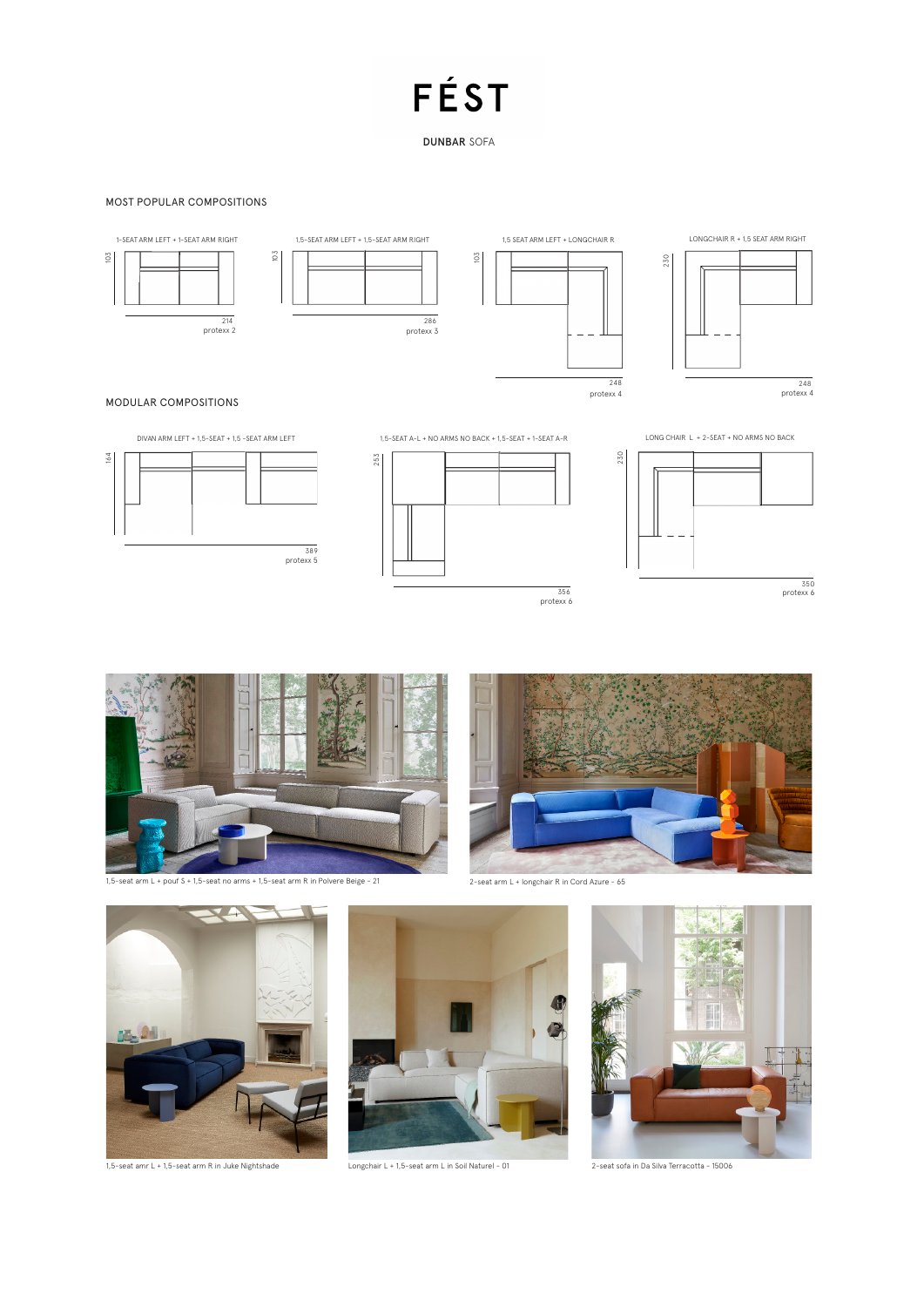DUNBAR SOFA

|                              | <b>FABRIC</b><br>Sydney | <b>FABRIC</b><br>Polvere | <b>FABRIC</b><br>Cube | <b>FABRIC</b><br>Alpine, Juke,<br>Silent, Soil,<br>Dusk, Royal,<br>Kiss, Shadow,<br>Ranch | <b>LEATHER</b><br>Naturale | <b>LEATHER</b><br>Da Silva | <b>LEATHER</b><br>Pepe |
|------------------------------|-------------------------|--------------------------|-----------------------|-------------------------------------------------------------------------------------------|----------------------------|----------------------------|------------------------|
| $1$ -seat + arm              | € 1.059                 | € 1.199                  | € 1.219               | € 1.299                                                                                   | € 2.069                    | € 2.169                    | € 2.289                |
| 1-seat no arms               | € 909                   | € 939                    | € 959                 | €969                                                                                      | € 1.409                    | € 1.479                    | € 1.529                |
| $1.5$ -seat + arm            | € 1.129                 | €1.269                   | € 1.409               | € 1.459                                                                                   | € 2.289                    | € 2.389                    | € 2.509                |
| 1.5-seat no arms             | € 969                   | € 1.109                  | € 1.139               | € 1.179                                                                                   | € 1.619                    | € 1.689                    | € 1.759                |
| 1,5-seat no arms,<br>no back | € 879                   | € 949                    | € 969                 | € 979                                                                                     | € 1.529                    | € 1.589                    | € 1.649                |
| 2-seat                       | € 1.699                 | € 1.839                  | €1.899                | €1.989                                                                                    | € 3.189                    | € 3.349                    | € 3.509                |
| $2$ -seat + arm              | € 1.359                 | €1.529                   | € 1.599               | € 1.609                                                                                   | € 2.479                    | € 2.599                    | € 2.739                |
| 2-seat no arms               | €989                    | € 1.169                  | € 1.209               | €1.269                                                                                    | € 1.829                    | €1.989                     | € 2.039                |
| armchair                     | €1.339                  | € 1.479                  | € 1.499               | €1.649                                                                                    | € 2.719                    | € 2.869                    | € 3.019                |
| corner                       | € 1.149                 | € 1.219                  | € 1.269               | € 1.339                                                                                   | € 2.319                    | € 2.439                    | € 2.549                |
| cushion                      | € 189                   | € 189                    | € 189                 | € 219                                                                                     | € 419                      | € 459                      | €469                   |
| divan                        | € 1.489                 | € 1.619                  | € 1.659               | € 1.739                                                                                   | € 2.899                    | € 3.029                    | € 3.169                |
| longchair                    | € 1.799                 | € 2.169                  | € 2.239               | € 2.279                                                                                   | € 3.779                    | € 3.949                    | € 4.139                |
| loveseat                     | € 1.469                 | € 1.649                  | € 1.679               | € 1.809                                                                                   | € 2.939                    | € 3.099                    | € 3.239                |
| pouf S                       | € 539                   | € 659                    | € 689                 | € 709                                                                                     | € 1.109                    | € 1.189                    | € 1.219                |
| pouf L                       | € 619                   | € 719                    | € 739                 | € 769                                                                                     | € 1.259                    | € 1.319                    | €1.369                 |

Local Craftmanship







3-Year Warranty on all furniture

All prices are subject to change. The prices shown in this pricelist supersede all previous pricelists. FEST is not liable for any typos<br>or misprints in pricing and/or specifications. B2C Pricelist January 2022